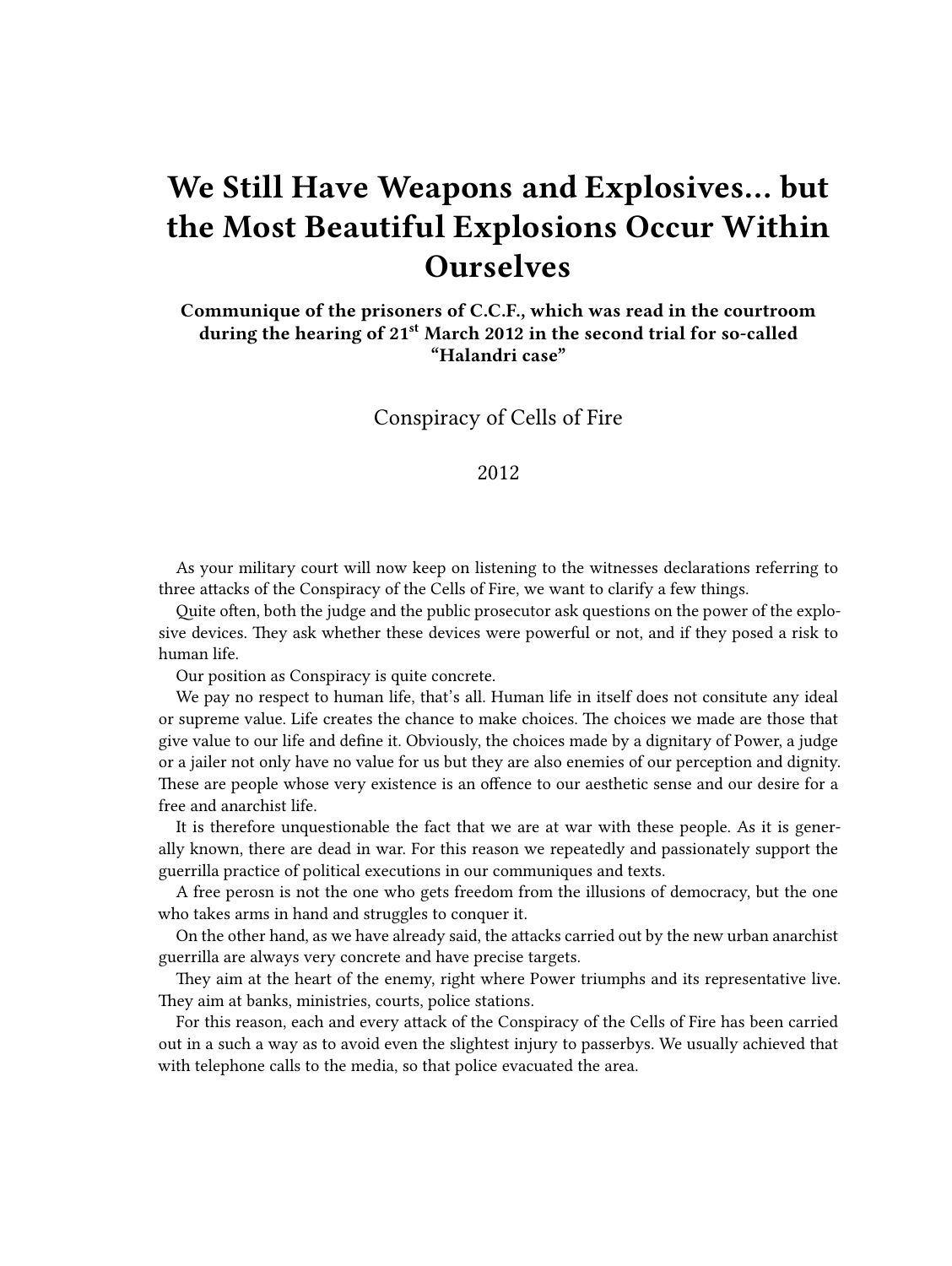This also occurred as concerns the cases of Hinofotis' flat, the Ministry of Macedonia and Tracia and Katseli's house, for which attacks we are now on trial in the military court of Koridallos.

Now, concerning the power of our explosive devices, what we have to say is that the potential of a guerrilla action cannot be measured according to the weight of the explosive materials that are used or to the bullets that remain on the ground after an armed attack.

In the years of its activity the Conspiracy have been striking with improvised incendiary devices or weapons and powerful explosives. The choice of the means depends on the strategy of spreading the new urban guerrilla, anarchy and nihilism.

Depending on the attack we wanted to carry out, we chose the most appropiate means from our arsenals. Matches, petrol, black powder, TNT and bullets.

Therefore, we consider any question on the power of the explosive devices we used as meaningless, and we won't answer. We won't negotiate the sentences they ordered you to impose on us, nor will we beg the mitigating circumstances of your laws.

If you want an answer we're going to give it to you in advance and once and for all. Regardless of the power of the explosive devices we used, it is the intention of the Conspiracy of the Cells of Fire to completely destroy the bases of your rotten system with dynamite.

Only then will the history of slaves and masters be broken up.

And in order for this to happen, bullets and explosives alone are not sufficient, what really counts is that everyone takes their life in their hands, believes in themselves and finds the strength to aim a weapon at the assassins of their existence.

*"Strength is in our eyes,*

*bright and big like two flames in the night.*

*In all the places of the planet*

*At any time*

*In every prison*

*There, where people struggle, die and remain prisoners*

*because they dare do what is unattainable, for freedom*

*for a new life, for anarchy…"*